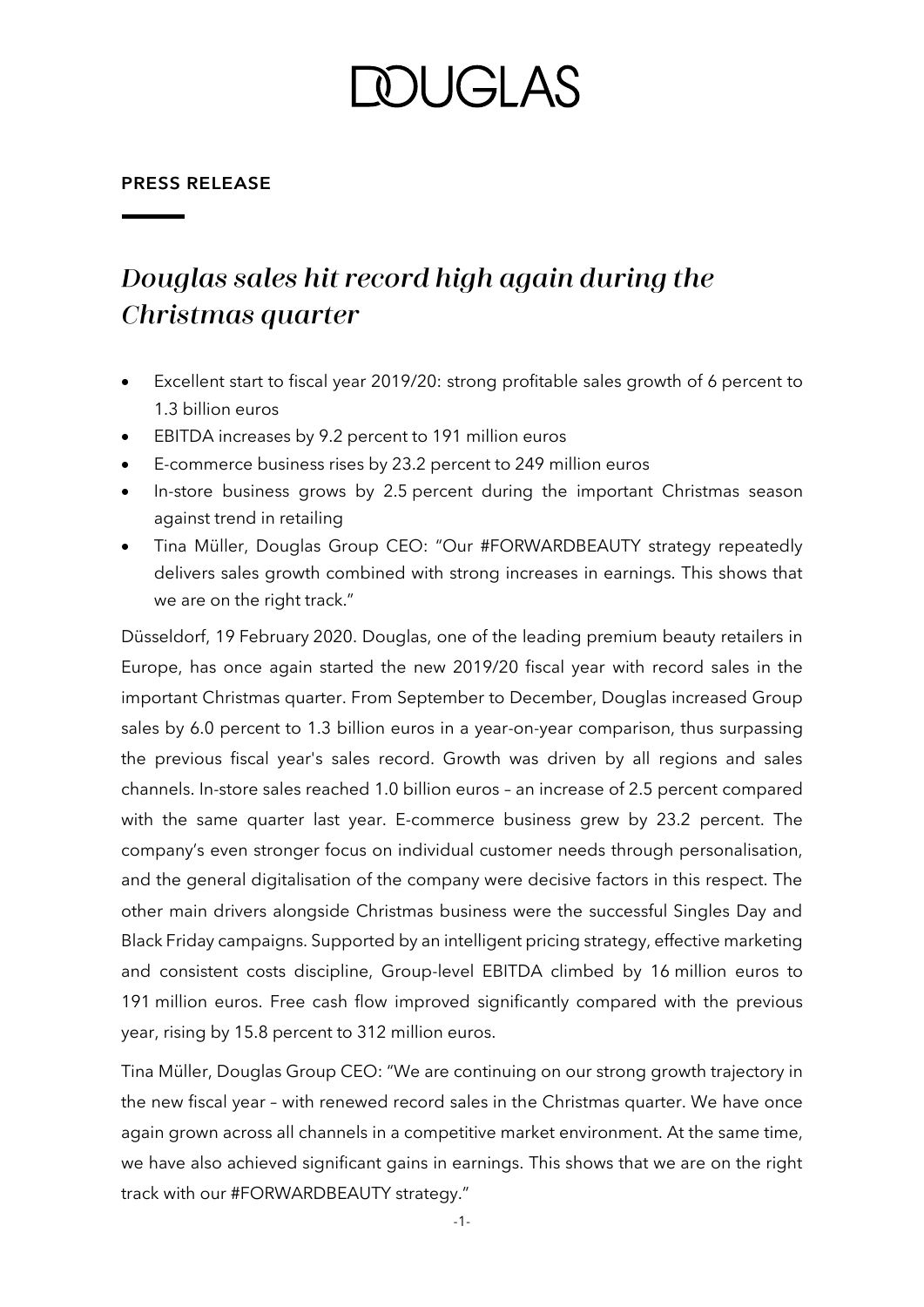# **DOUGLAS**

#### Further acceleration of organic e-commerce growth

E-commerce business rose by 23.2 percent to 249 million euros in the first three months of the new fiscal year. Douglas accelerated its organic growth by 4.6 percentage points from 17.3 percent to 21.9 percent in a year-on-year comparison. "E-commerce business is and remains our growth engine, including in the strategically important Christmas quarter. Following the complete incorporation of Parfumdreams, we were once more able to accelerate our organic e-commerce growth", says Vanessa Stützle, Douglas Group EVP E-Commerce & CRM. "Our marketplace is becoming the heart of our platform strategy. With more than 18,000 premium quality products, we offer our customers an even more extensive range to choose from, and are expanding it every day." As the first marketplace for beauty products, Douglas initially launched its exclusive partner programme in October 2019 in its home market Germany. The concept will be rolled out successively to further international markets.

### Operating results increase in all markets

EBITDA rose significantly in the first three months of the fiscal year by 9.2 percent to 191 million euros. The adjusted EBITDA increased by 5.1 percent to 196 million euros. The main drivers were an intelligent, margin-boosting price strategy and consistent costs discipline. In a highly competitive environment, the EBITDA margin of 14.8 percent is slightly higher than the previous year's (14.4 percent). Douglas stepped up profitability above all in its home market Germany: with a sales growth of 7.9 percent to 481 million euros, EBITDA improved significantly, rising by 32.9 percent year-on-year to 43 million euros.

### Brand appeal and innovative data management drive profitable growth

The strong Christmas season turnover was instrumental in getting Douglas off to its triumphant start into the new year, with the "Gifting XMAS" campaign and Douglas' own Christmas collection contributing as decisive success factors. They not only had a positive impact on demand for the high-margin own brands, but also on sales in the premium and luxury segment. Along with Christmas business, the Douglas Singles Day and Black Friday campaigns were also extremely successful. Supported by the successful rejuvenation of the brand in the past years, Douglas was able to increase the efficiency of the campaigns even further. The use of innovative data management also contributes significantly in this respect. Customers received customised offers based on AI